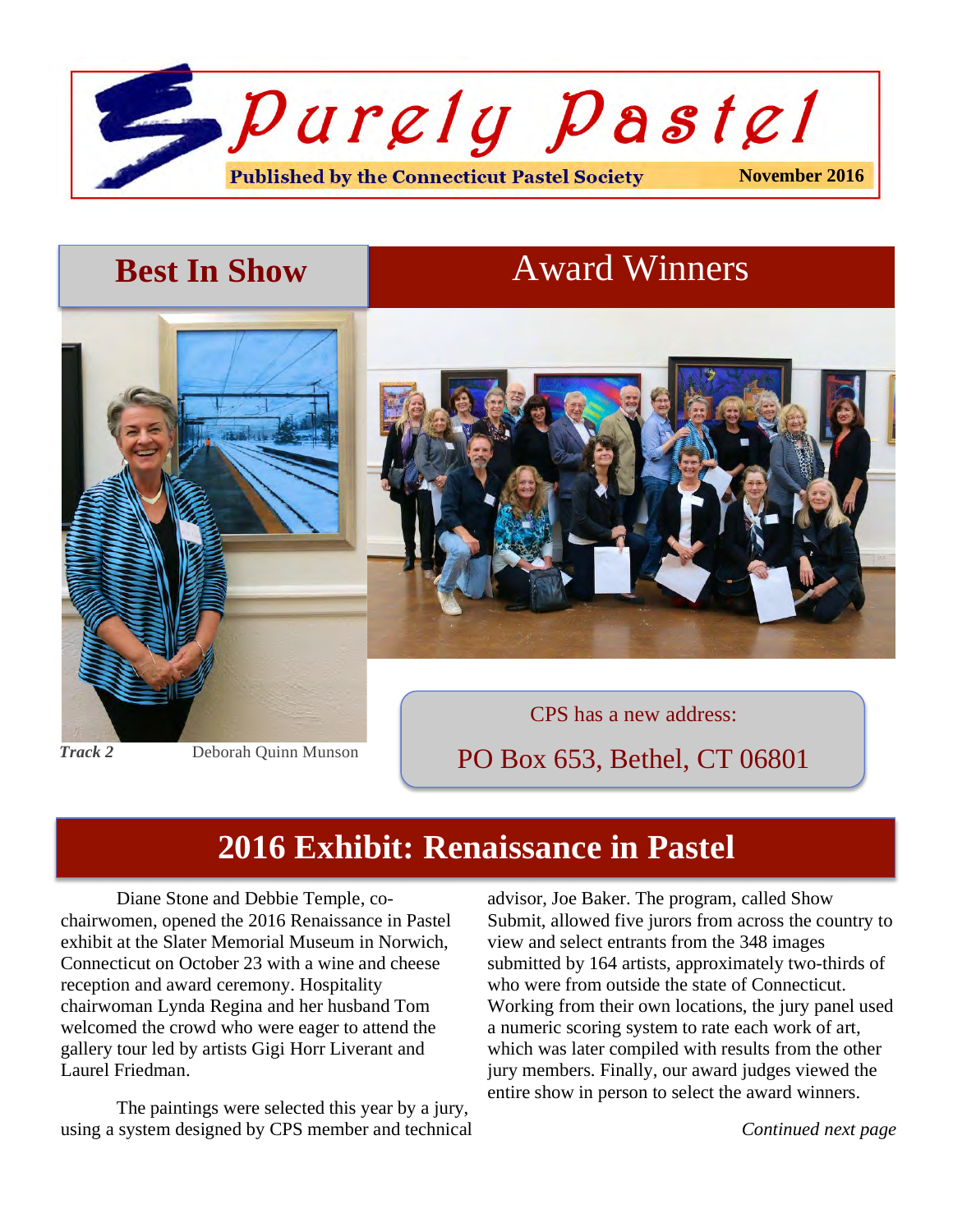### 2016 Renaissance, continued



3

1

*Dance of the Dawn* Maria Marino

#### **CPS Founders Award**

*"Choosing the award winners from such an impressive group was a difficult task. After careful consideration and many rounds though the gallery, the award winners emerged. Clarity of vision, use of color, shape, composition, skill in handling of the pastel, and mark making were all important considerations in our choices. Congratulations to the award winners, and all the artists juried into the show!"*

*Diane Reed Sawyer*

The judges expressed appreciation for the wide range of works represented in the 112 paintings included in Renaissance in Pastel 2016, from landscapes and still life to figurative and abstract works, and noted the challenge involved in selecting the award winners. Award winners share in the total \$10,000 in cash and merchandise, thanks to the indefatigable fundraising efforts of Awards chairwomen Pat Boes and Maryanne DAmbruoso.

We thank Diane Stone and Debbie Temple for their four years of dedicated service heading up the Renaissance show. The effort of all the volunteers is deeply appreciated. Thank you to Chris Ivers for graphic design. Next year, we welcome Vicki Rooney and Jane Penfield, who bring their own experience and creativity to the exhibit. In 2017 the event moves to Art Center East in Vernon, Connecticut.

*"Judging a show of this caliber is both daunting and exciting. I look for paintings that stop me in my tracks, engage my interest and holds it. Composition, sensitivity to value, use of color, and a wide vocabulary of mark making are key...when combined with authenticity, excitement of discovery and an absolute evidence of the artists passion and soul...then it moves me. There were many extraordinary pieces that did just that."*

*Ed Chesnovitch*



*Higher* Julie Friedman

#### **CPS Presidents Award**

### **Renaissance In Pastel Award Winners 2016**

| <b>CPS</b> Renaissance Best in Show            | Deborah Quinn Munson |
|------------------------------------------------|----------------------|
| <b>CPS</b> Founders Award                      | Maria Marino         |
| <b>CPS</b> Presidents Award                    | Julie Friedman       |
| Art Spirit Foundation Dianne B. Bernhard Award | Anna Wainwright      |
| <b>Board of Directors Award</b>                | Alain Picard         |
| <b>CPS</b> Honor Award                         | Laurel Friedman      |
| <b>CPS</b> Memorial Award                      | Gigi Horr Liverant   |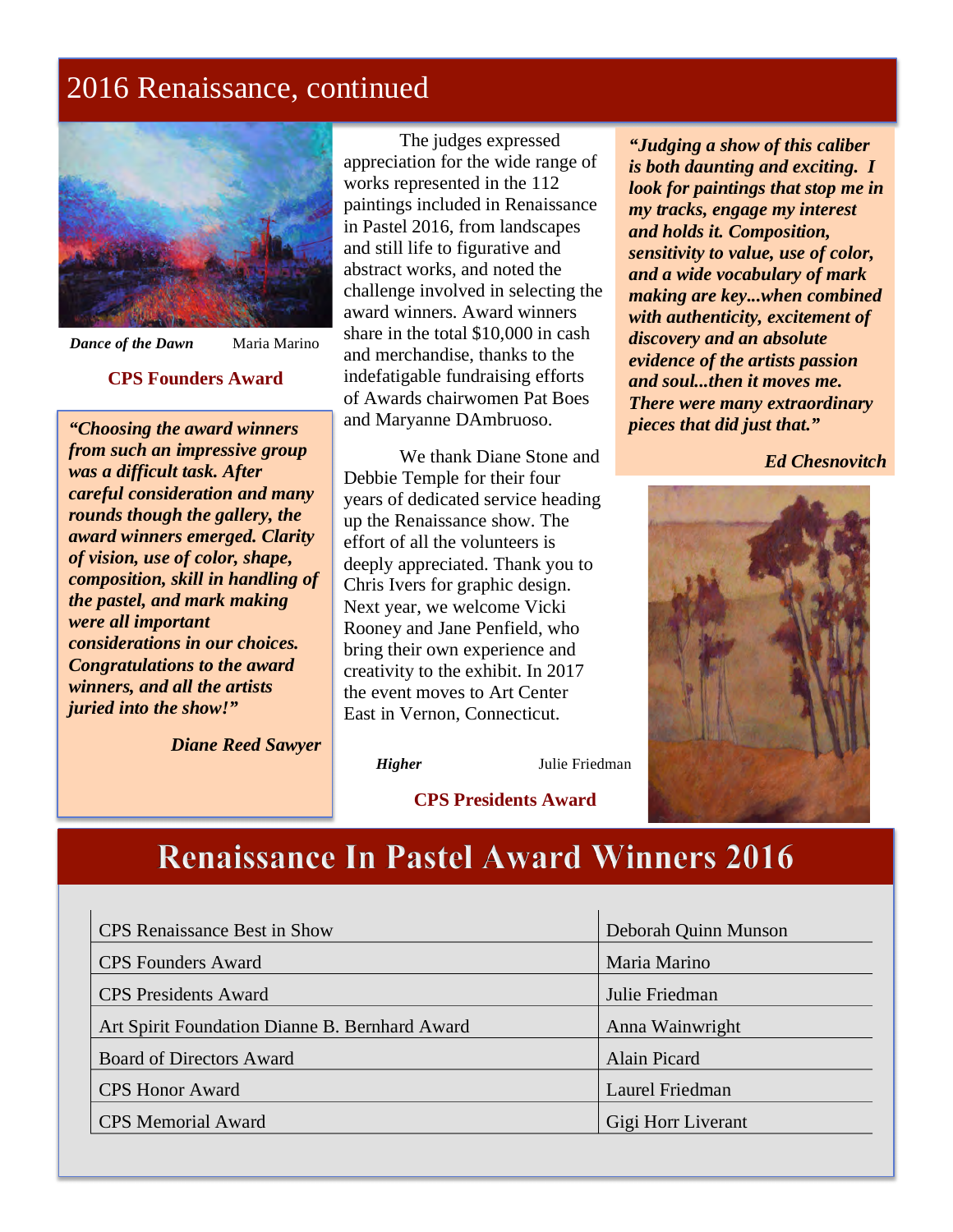#### From our Co-Presidents: Karen Israel and Diane Stone



The fall season stimulates our visual senses. The abundance of color reflects the change of season, and reminds us of the new developments at CPS. Over the past few months, Diane Stone

Polly Castor is our

new membership chairwoman; Peggy Davidson Post edits "Purely Pastel" newsletter; Jane Penfield and Vicki Rooney will head up the 2017 Renaissance in Pastel; Diana Rogers and Phyllis Brown lend their talents to our membership show; and Laurel Friedman and Gigi Liverant will lead Purely Pastel exhibition.

Our new website is up and running -- and updating constantly -- so be sure to visit often to keep current with developments. Thanks to Joe Baker and Jean Louis for launching our new site.

Renaissance in Pastel 2016 is currently on view at The Slater Memorial Museum. Stop by before November 12 and see some wonderful pastel paintings. As CPS directors and on behalf of our entire membership we want to thank Diane Stone and Debbie Temple for their years of leadership in

#### **IAPS 2017**

#### **CONVENTION DATES: TUESDAY, June 6 through SUNDAY, June 11, 2017**

To learn more and register :

http://www.iapspastel.org

*CPS Members enjoying dinner on the patio, 2015*

*Left to Right: Leslie Levy, Arlene Richman, Val Mandra, Karen Israel, Christine Ivers*

planning the exhibition. Thank you to all of the members who stepped up to complete all the many tasks inherent in putting on our national show.

CPS has a new home

became co-president; *Karen Israel Diane Stone* at "SOCCA" (Southington Cultural Community Arts



Center, 93 Main St., Southington, CT.) From now on, our board meetings and our Members Exhibit will be held there. All are welcome to the board meetings, which are usually the first Saturday, every other month, from 10am-12 noons. An exception to that is our next board meeting, which will be held at the Slater Museum to coincide with pick-up from the Renaissance exhibit. We are currently seeking a secretary for the board (someone who will keep minutes and type them up for distribution), and a hospitality chairman. This person will organize the receptions at our three shows.

Our Purely Pastel Exhibition is slated for June 8-July 22, 2017, At the Lyme Art College of Fine Art. This is an excellent opportunity for members to showcase their best work. We look forward to hearing Alain Picard lecture June 15 about his travels and portraits of children.

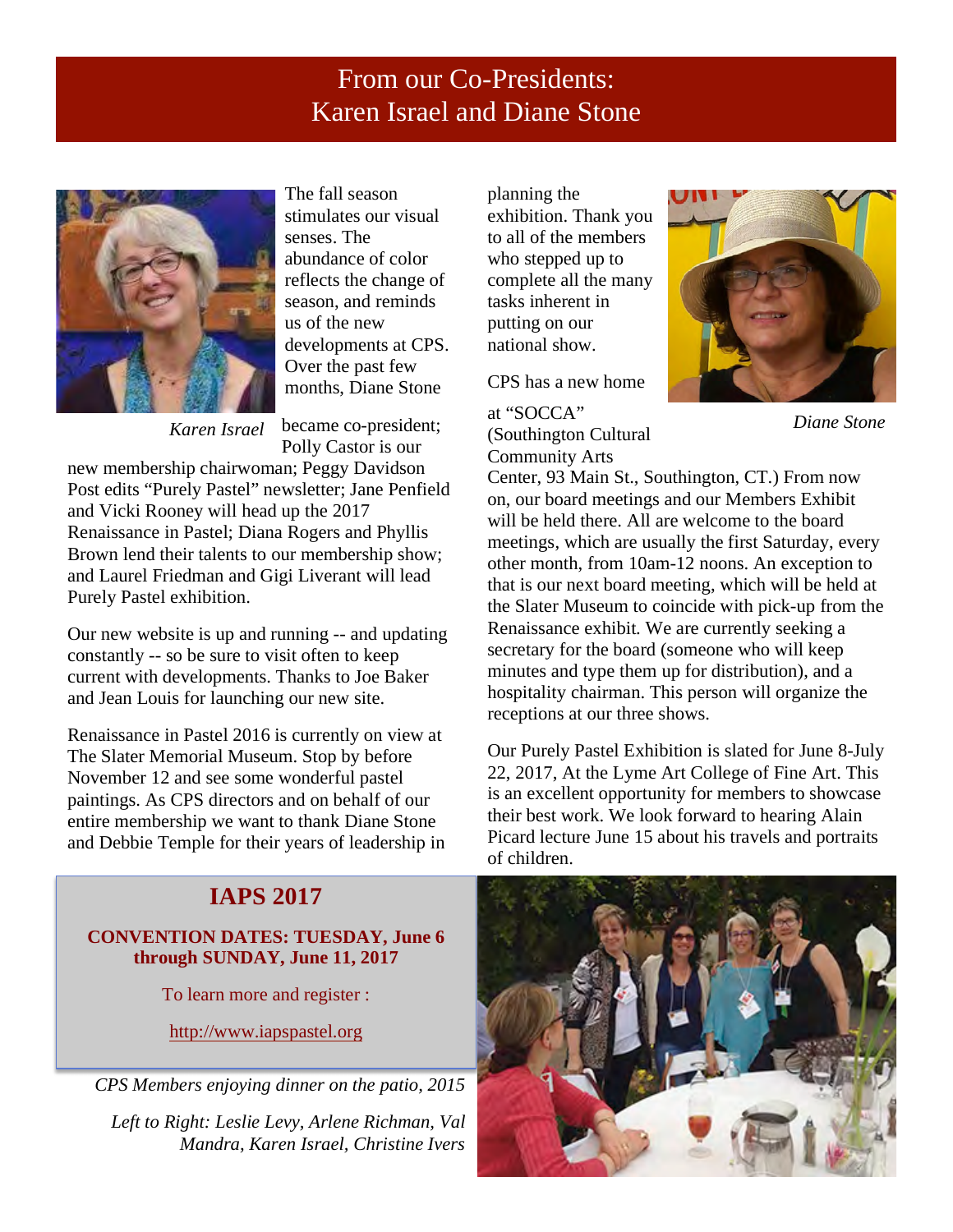### Member Profile: Valerie Mandra



**Setting Sun on the Black River** *Valerie Mandra* 

Valerie Mandra, CPS treasurer, loves snow. Just ask her where she'll be on most any winter weekend, and expect to hear she's on a mountain somewhere: maybe Vermont, maybe Chile, or somewhere watching her son racing at breakneck speeds. Just as she expertly carves down a steep mountainside, she approaches her painting with confidence and grace.

You could say she's at the top of the mountain now, recently earning three major awards: Best in Show at CPS's Purely Pastel 2016; Allied Artists Gold Medal of Honor 2015; and Diane B. Bernhard Silver Medal in Pastel at Allied Artists in 2013. Perhaps even more exciting, she will be featured in an upcoming issue of *The Pastel Journal* in an article on upcoming artists,

having been nominated by her long time teacher, Rae Smith.

As Val tells it, her mother had been taking classes with Rae and she decided to join her. That was it. "I fell in love with the pastel medium. I liked that it was direct and immediate. No mixing colors on a palette or clean up and I could work as long as I liked." Val came to the pastel medium after studying Psychology and later completing a Master of Arts in Studio Art at the

> College of New



Rochelle, where she specialized in graphic design and illustration.

So what's next? Val is experimenting with mono print under-paintings and watercolor washes. *"I feel like I'm always learning – and it's good for the soul."*

See more of Val's work at

valeriemandrafineart.com

## What's Coming Up

**Margaret Dyer,** PSA master pastelist,

"The Figure in Pastels"

Indoor studio workshop with models June 14-16, 9am-4pm

Lyme Academy College of Fine Arts, Old Lyme, CT

#### **Deb Quinn Munson,** PSA

"Composition"

3-day workshop Sept. 2017

Weather permitting, combined studio and plein air approach.

Southington Community Cultural Arts Building –*more to follow.*

**Purely Pastel; an Exhibition, Workshop and Lecture cosponsored by the Connecticut Pastel Society and Lyme Academy College of Fine Arts**

**Alain Picard "Reflections of Hope"** June 15, 2017 6 p.m. reception 7 p.m. Lecture Hall, Lyme Academy College of Fine Arts.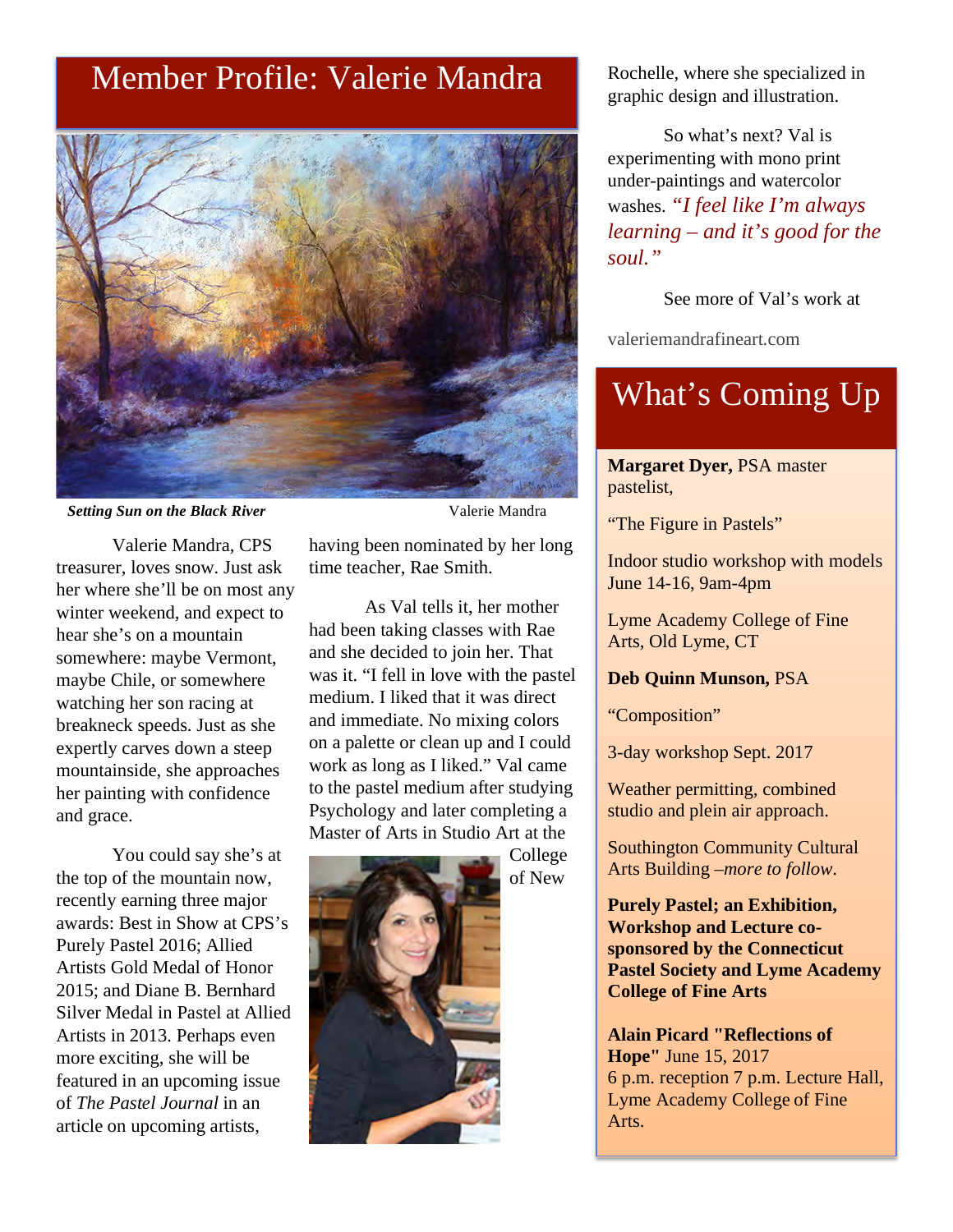### Member's Classes

For more information, please the link at each teacher's name.

**Joe Baker** – Stockbridge, MA – www.bakerworks.com

**Janet A. Cook** – New York, NY – janetacook.com

**Mally DeSomma** – Waterbury, CT – www.mallydesomma.com

**Christine Ivers** – Meriden, CT, nationally – www.christineivers.com

#### **Karen Israel,** Hartford area **art**by**karenisrael**.com

**Liz Haywood-Sullivan** – eastern MA, nationally – www.lizhaywoodsullivan.com **Anne Heywood** – eastern MA – www.anneheywood.com **Pieter Lefferts** – Sharon, CT – www.northlightartcenter.com **Paul Leveille** – Holyoke, MA – paulleveillestudio.com **Leslie Lillien Levy** – Kent, CT – www.leslielillienlevy.com **Linda Bull Neilan** – East Lyme, CT **Alain Picard** – Southbury, CT – www.picardstudio.com **Jane Penfield** – Vernon, CT – www.janepenfield.com **Claudia Post** – Chester, CT – www.claudiapost.com **Peggy Davidson Post**, Mt. Kisco, NY www.theartistsplace.net

**Peter Seltzer** – Woodbury, CT – peterseltzerfineart.com **Jeanne Rosier Smith** – Sudbury, MA, nationally – www.jeannesmithart.com

# Member's News

**Linda Armstrong** has been elected to artist membership in the Salmagundi Club and received an Award of Merit in the Salmagundi members "Noble Nocturne" exhibition.

She also received the Dakota Pastel/Pastel Journal Award at the Pastel Painters Society of Cape Cod "For Pastel Only" national exhibit.

**Jeri Greenberg**'s painting, **At The Counter**, was juried into the American Women Artists Exhibition at the Bennington Art Center, Bennington VT,

"Sunday 5:30 pm" by the artist was featured in the advertisement in Fine Art Connoisseur magazine.

Her paintings **A Good Book** and **Sunrise on White** quilts were both juried into the Degas Biennial Show in LA.

**The award winning "A Good Book"** will be published in the book *Strokes of Genius*, volume 9 in 2017.

Three pastels by **Susan Hollis** were chosen to be in the Cahoon Museum of Art for the "Pastel Invitational - Cotuit MA.

She is also included in the Copley Society of Arts "Copley on Cape Cod" at the Cape Cod Cultural Center, South Yarmouth, MA.

**Karen Israel** is now an elected member of the Catherine Lorillard Wolfe Art Club.

Her pastel won the Dakota Pastel Award at the Adirondack Pastel Society's National Exhibit, juror Doug Dawson

Most recently, she was awarded the Cheap Joe's Award in the national exhibit of New Hampshire Pastel Society

*Empty,* by **Cristine Kossow, PSA** has won the Pastel Societies of the West and Southwest Award at the PSA 44th Annual Exhibition: Enduring Brilliance

*Button, Button, Who's Got The Button?* has won an Honorable Mention at the IAPS 28th Juried Exhibition at Salmagundi Club.

Cristine's recent solo show, *A Collection of Collections*, was at Village Hall Gallery, Hastings Municipal Building in Hastings, NY.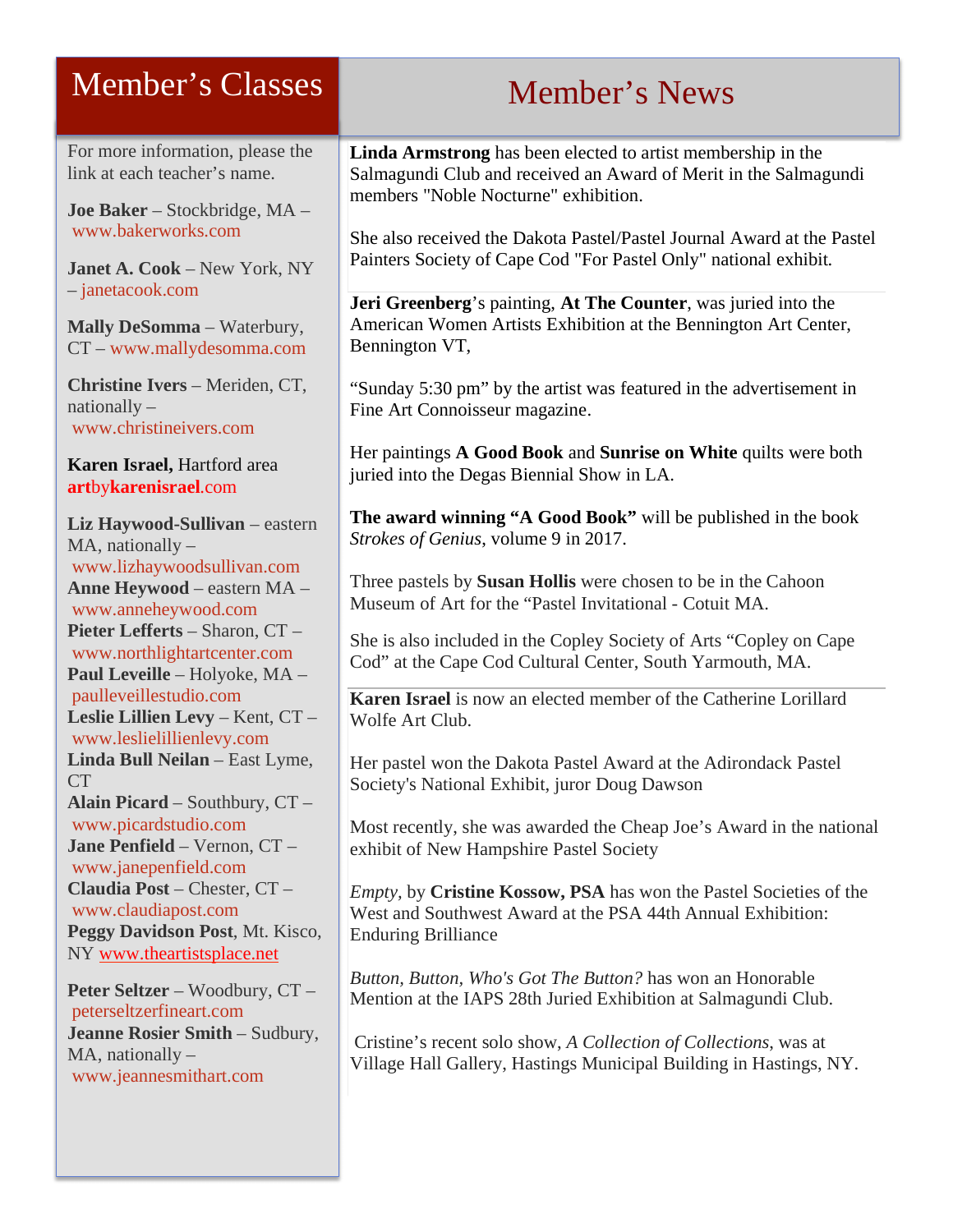### Member's News, *continued*

**September McGee** had a painting in the 2016 Pastel Society of America 44th Annual International Juried Exhibition, NY, and 2016

Northwest Pastel Society 30th Annual International Juried Exhibition, in Washington.

**Peggy Davidson Post** showed her paintings in five exhibits this Fall, including:

Catherine Lorillard Wolf Art Clubs 120th Annual Open Exhibition at the National Arts Club, NYC. Nov. 29-Dec.16.

88<sup>th</sup> Grand National Exhibit of the American Artists Professional League at Salmagundi Club, NYC Nov. 6-18, 2016.

Collective Impressions, Art & Sound Gallery, 101 Mill St., Greenwich, CT Oct. 1-31

Member **Denise Vitollo** has been notified that two of her works have been accepted to the  $16<sup>th</sup>$  Biennial Exhibition of the Degas Pastel Society in New Orleans. The national juried show will be held from October 1 to  $29<sup>th</sup>$  at the New Orleans Academy of Fine Art Gallery.

Additionally, Denise will be one of the artists at Plein Air Brandywine Valley October 16-23. The exhibition of plein air works from the week will be held October 21-23 at Winterthur Museum Visitors' Center.

In November, she will exhibit with Farm to Table Plein Air, at The Frame Station Gallery, Berwyn, PA.

**Suzi Zefting-Kuhn's** *I Have My Eye on You* has been named a finalist in the 2016 Art Renewal Center's International Salon in the Animal Category. Awards will be announced in late October or early November.





Anna Wainwright *Just Before Dark*

#### **Art Spirit Foundation Dianne B. Bernhard Award**



Hi I'm Peggy Davidson Post, the new editor of *Purely Pastel*. I plan to publish the newsletter in November, March and June. Send me your news a month before those issues at **peggydpost@gmail.com**